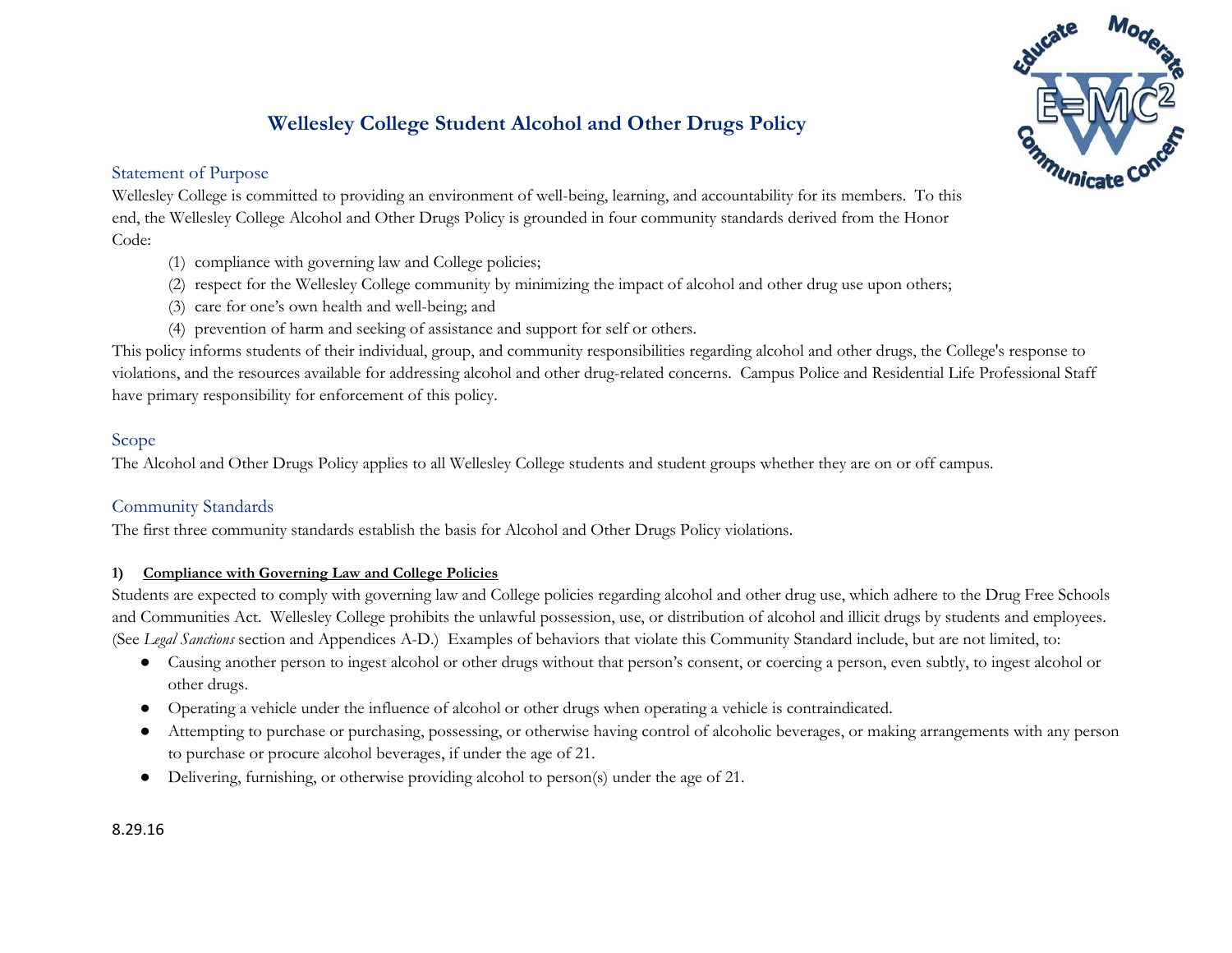- Engaging in the private sale of alcohol or other drugs, informally or through websites or social media sites or applications used for private commerce, regardless of whether the purchaser is of legal drinking age.
- Procuring the commercial delivery of alcohol to Wellesley College, except for events where alcohol has been ordered through the Office of Student Involvement in compliance with Appendix A.
- Non-compliance with the requirements of the Procedures Pertaining to the Use of Alcohol at Student Events Held in Common Spaces on Campus (Appendix A) by a student group.
- Purchasing, procuring, possessing or otherwise having control of or using illegal drugs, drug paraphernalia, or prescription drugs that have not been properly prescribed to the person, or attempting to do so. Marijuana is an illegal substance under federal law.
- Providing, distributing, manufacturing, or selling illegal or prescription drugs to another person, or attempting to do so.
- Smoking or vaporizing any illegal substance in any College building, which includes but is not limited to one's residence hall room. Such conduct also violates the Residential [Life No-Smoking Policy.](http://www.wellesley.edu/studentlife/aboutus/handbook/campus)
- Mixing or compounding drugs, including manufacture of synthetic drugs.
- Increasing the alcohol content (proof) of a drink or the potency or purity of a drug.

### **2) Respect for the Wellesley College Community by Minimizing the Impact of Alcohol or Other Drug Use Upon Others**

Students are entrusted with the responsibility of creating a respectful environment and reducing the risk of harm caused by alcohol and other drug use. Examples of behaviors that violate this Community Standard include, but are not limited to:

- Possessing an open container of an alcoholic beverage in public/common areas or on the grounds of the College, except at registered events (See Appendix A) or causing odor, vapor, or smoke to enter a public or common area or another resident's room. Common areas include:
	- o Any area within a residence hall other than a resident's room.
	- o Any outdoor area.
	- o Any other College building or facility.
- Engaging in hazardous or disruptive conduct, which may include, but is not limited to, any of the following acts:
	- o Drinking games or contests involving the consumption of alcohol or other drugs.
	- o Coercing others, even subtly, to consume alcohol or drugs.
	- o Encouraging others to misuse alcohol or other drugs, or to otherwise violate this policy.
	- o Damaging or destroying College property or another person's property.
	- o Engaging in physically or verbally abusive behavior.
	- o Engaging in physically dangerous behavior.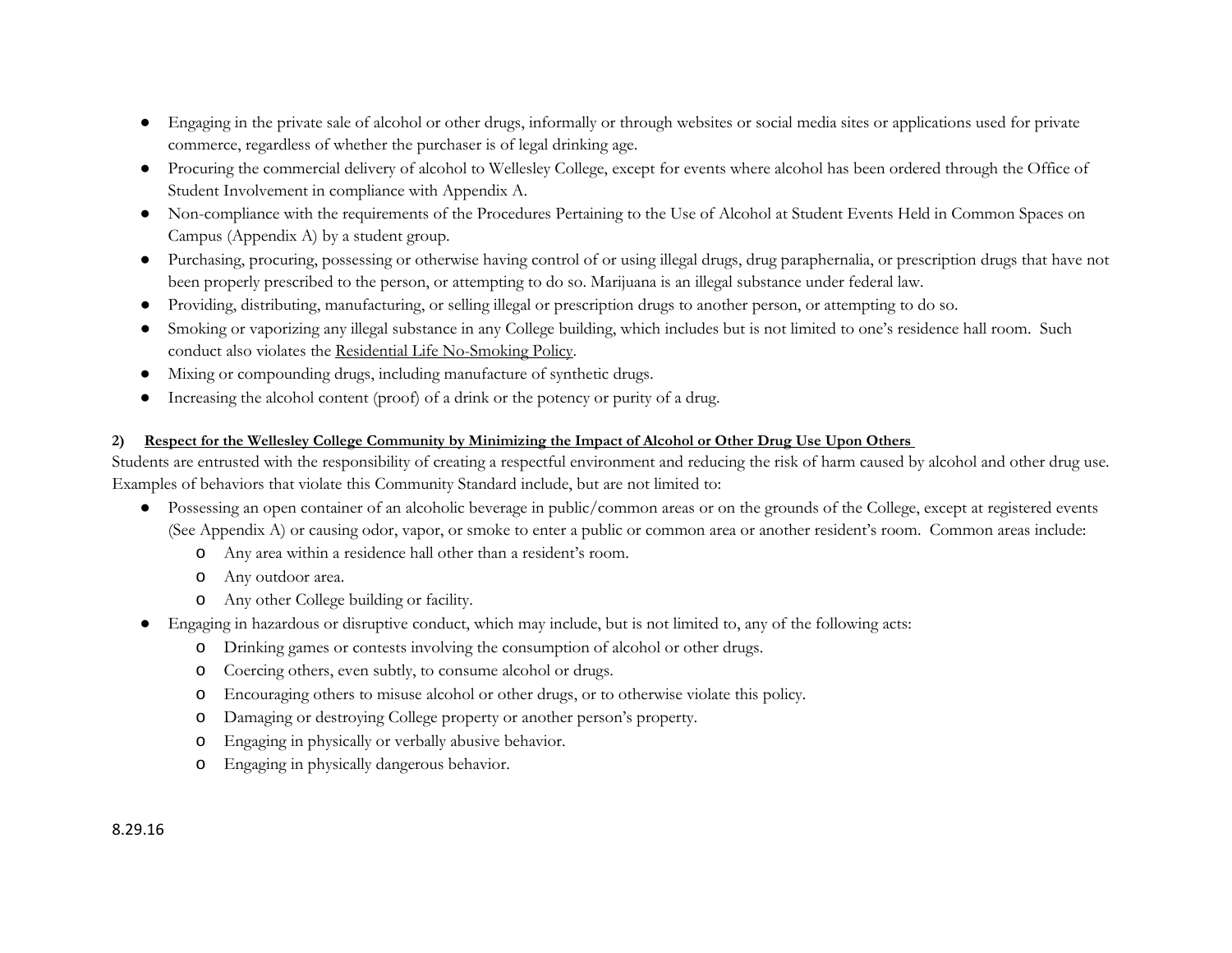o Engaging in behavior that involves alcohol or other drugs and constitutes hazing. Such conduct also violates the [Wellesley College](https://www.wellesley.edu/sites/default/files/assets/departments/studentlife/files/hazing.7.29.2014.pdf)  [Hazing Policy.](https://www.wellesley.edu/sites/default/files/assets/departments/studentlife/files/hazing.7.29.2014.pdf)

#### **3) Care for One's Own Health and Well-being**

Alcohol and other drug use can have serious, harmful health consequences. Effects can be immediate and unpredictable, such as alcohol overdose, cardiac arrest, or death, or more subtle and long term, leading to addiction, chronic illness or permanent disability. Tolerance for a particular drug varies from person to person and is dependent on many factors, including the strength of the drug and the condition of the person taking the drug. Self-care requires informed decision-making and safe practices regarding the use of alcohol or other drugs. Examples of behavior that may violate this Community Standard include, but are not limited to:

- Use of alcohol or other drugs to the point of intoxication, the signs of which may include a diminished ability to walk or stand, vomiting, loss of consciousness, verbal or cognitive incoherence, or aggressive or violent behavior.
- Consuming drugs and alcohol together when such use is contraindicated.
- Use of prescription drugs other than as prescribed.
- Use of illegal drugs.

The fourth community standard establishes the circumstances in which an Alcohol and Other Drug Policy violation may be waived.

#### **4) Prevention of Harm and Seeking of Assistance and Support for Self or Others.**

Students are expected to be educated, empowered, and engaged in preventing and responding to harm related to alcohol or other drug use. In particular, students are expected to learn about alcohol and other drug use on college campuses, acquire skills to prevent harm from alcohol or other drug use as active bystanders when reasonable to do so, and respond effectively to potential harm from alcohol or other drug use.

### **Responsible Action Clause**

Students should call Campus Police (on campus) or 911 (off campus) when alcohol or other drug use requires prompt medical attention. The Associate Director of Residential & Campus Life generally will waive an Alcohol and Other Drug Policy violation for a student seeking medical treatment or for assisting another person in obtaining medical treatment for an alcohol or drug related overdose.

A student for whom an Alcohol and Other Drug Policy violation is waived is required to meet with a Residence Life Professional Staff member and either a health educator or a member of the Stone Center Counseling Service. If a student is involved in multiple alcohol or other drug related incidents, the student may also be required to attend counseling at the Stone Center Counseling Service, and/or to enter into a care agreement specifying what resources and supports the student will engage, the duration of the agreement, and the consequences for failure to successfully

### 8.29.16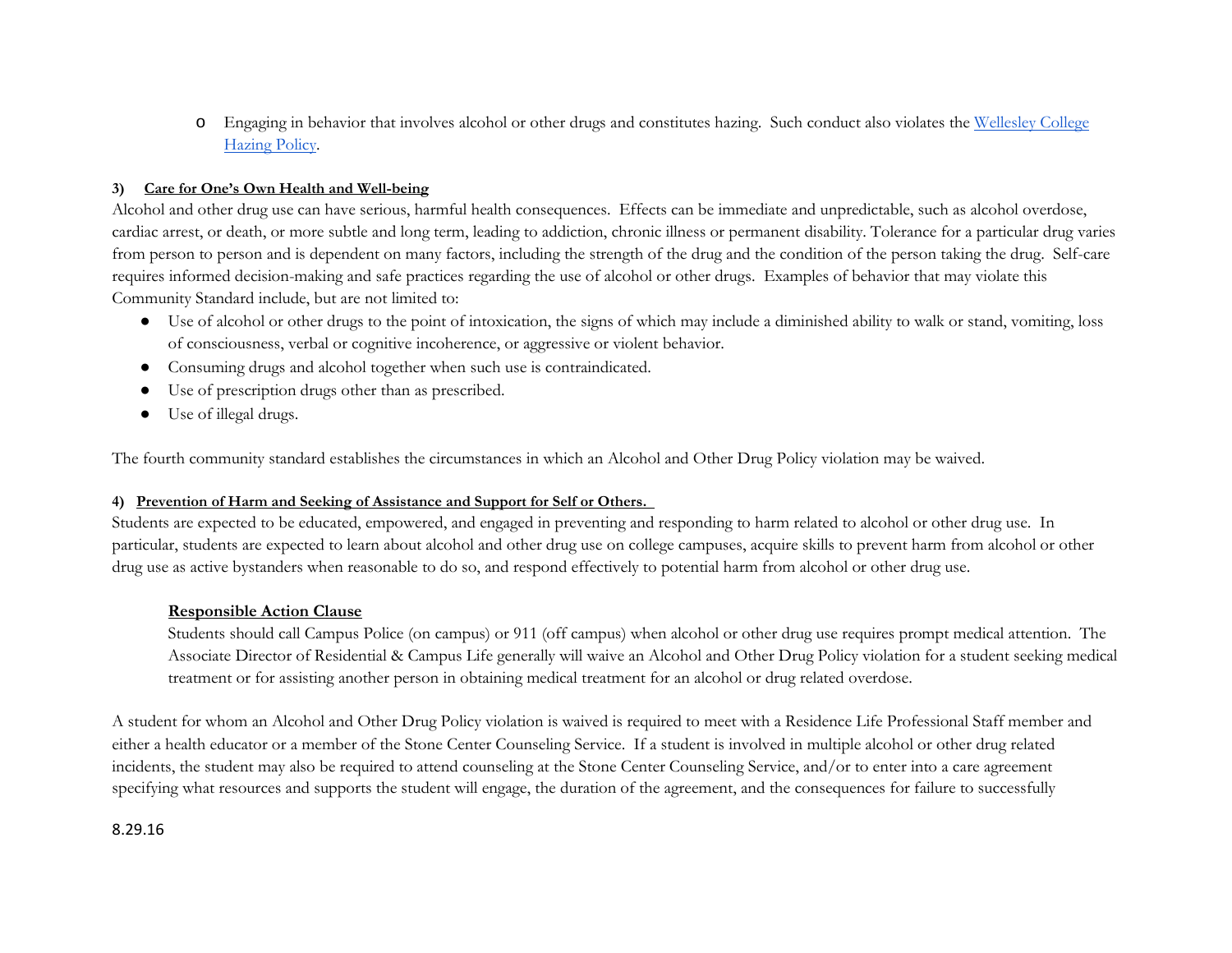complete the agreement terms. Repeated waivers may be indicative of concerns sufficiently serious as to require additional response from the Dean of Students, including, but not limited to, residential probation or loss of College privileges.

## Parental Notification and Waiver Requests

When students engage in high-risk behavior(s) related to alcohol or other drug use, the College may notify a third party, including the student's parent(s) or guardian(s).

Students are expected to participate in the notification process. A student can petition for a waiver of parental notification by submitting a written request to the Associate Director of Residential & Campus Life. A student petitioning for waiver of parental notification will be required to meet with the Director of Counseling Services or her designee within 5 days of making the request, and to sign a release permitting the Director of Counseling Services or her designee to share her findings and recommendation with the Associate Director of Residential & Campus Life. In reviewing the request, the Director of Counseling Service or her designee will consider any non-confidential information available to the Associate Director of Residential & Campus Life and any additional information provided by the student during the required meeting. The Director of Counseling Services or her designee will share her findings and recommendation with the Associate Director of Residential & Campus Life, who retains the discretion to decide whether to contact a student's parent(s) or guardian(s). Absent extenuating circumstances, the Associate Director of Residential & Campus Life will notify a student petitioning for waiver of parental notification of the decision in writing before taking any action.

### Required Consultations and Sanctions

All students involved in a potential violation of the Alcohol and Other Drug Policy, whether or not they are charged with a violation, must meet with the Residential Life Professional Staff in charge of their residence hall and participate in a Health Education session. Students who (or student organizations that) are charged with and accept responsibility for an Alcohol and Other Drug Policy violation must also meet with the Associate Director of Residential & Campus Life who (in consultation with other College personnel as deemed appropriate in the College's sole discretion including, without limitation, the Assistant Director of Health Education and/or the Dean of Students) will determine sanctions in accordance with the severity of the violation and will notify the violator of the sanctions via email and letter. Sanctions may include, but are not limited to, the following:

- Restorative action, which may include restitution for damages, community service, or an educational assignment.
- Residential Probation, the duration of which will be determined on a case by case basis. During the probationary period, any further violation of a College policy will jeopardize the student's housing privileges.
- Modification, suspension or loss of College privileges.
- Suspension, dismissal or expulsion from the College.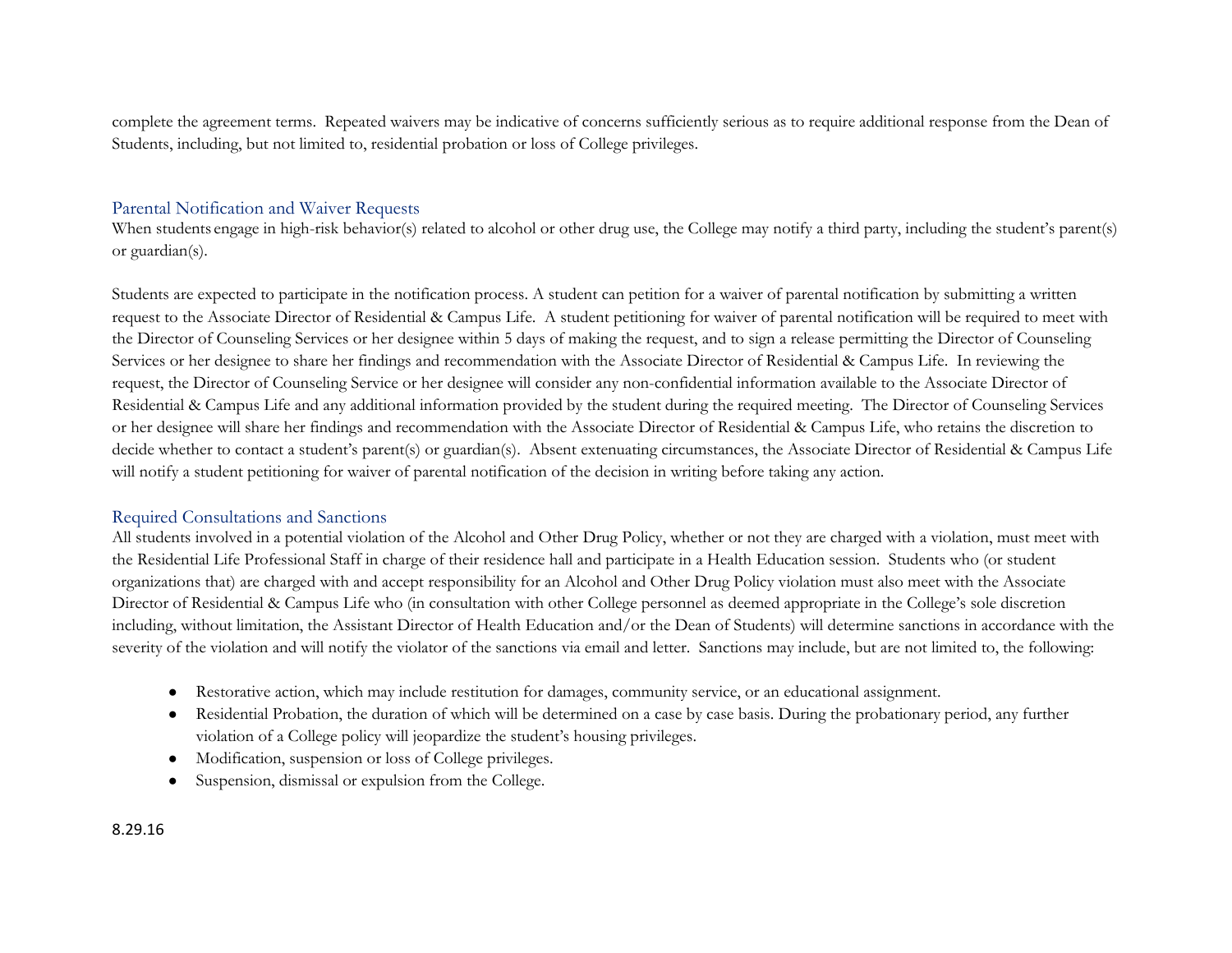If a student or student group fails to comply with any requirements or sanctions imposed for violations of the Alcohol and Other Drug Policy, the student or student group may be charged with an Honor Code violation. When a student or student group has been charged with an Honor Code violation related to an Alcohol and Other Drug Policy violation (including without limitation, a charge for failure to comply with sanctions or requirements), the Associate Director of Residential & Campus Life will inform the Honor Code Council of the student's Alcohol and Other Drug Policy violation to assist the Council in the determination of sanctions.

If students or student groups do not accept responsibility for an Alcohol and Other Drug Policy violation, they may contest the charge before a Hearing Panel. A student or student group wishing to contest a charge of violating the Alcohol and Other Drug Policy must notify the Associate Director of Residential Life in writing within 5 business days of receiving notice of the charge. (See Appendix D: Alcohol and Other Drugs Policy Contested Charge and Appeals Process).

Conduct in violation of the <u>Honor Code</u> that involves alcohol or other drugs may result in separate [Honor Code](http://www.wellesley.edu/studentlife/aboutus/honor) and Alcohol and Other Drug Policy charges.

Conduct in violation of the [Residential Life No-Smoking Policy](http://www.wellesley.edu/studentlife/aboutus/handbook/campus) that involves alcohol or other drugs will result in automatic imposition of residential probation, the duration of which will be decided by the Associate Director of Residential & Campus Life. Any other College policy violation during the period of residential probation may result in the loss of college housing privileges in addition to other sanctions.

### Law Enforcement Proceedings

Local, state and federal laws make the illegal use of alcohol and other drugs a serious crime. Disciplinary action taken by the College for violations of the Alcohol and Other Drug Policy does not preclude criminal prosecution or lawsuits by others. Conviction for violation of state and federal alcohol and drug laws can lead to imprisonment, fines, and assigned community service. Felony and certain other convictions for drug offenses can prevent eligibility for federal benefits, including, but not limited to, student loans. Please see the overview of legal sanctions for alcohol and drug use in Appendices B and C for more information. The overview of sanctions in these Appendices is not comprehensive but provides a summary of the type of criminal penalties students may expect when convicted for the illegal use of alcohol or drugs.

### Records & Disclosures

The Associate Director of Residential & Campus Life for the Office of the Dean of Students will maintain the records of Alcohol and Other Drug Policy violations. Alcohol and Other Drug Policy violations and Honor Code violations that include an Alcohol and Other Drug Policy violation will be disclosed according to the guidelines set forth in the **Honor Code Procedures**.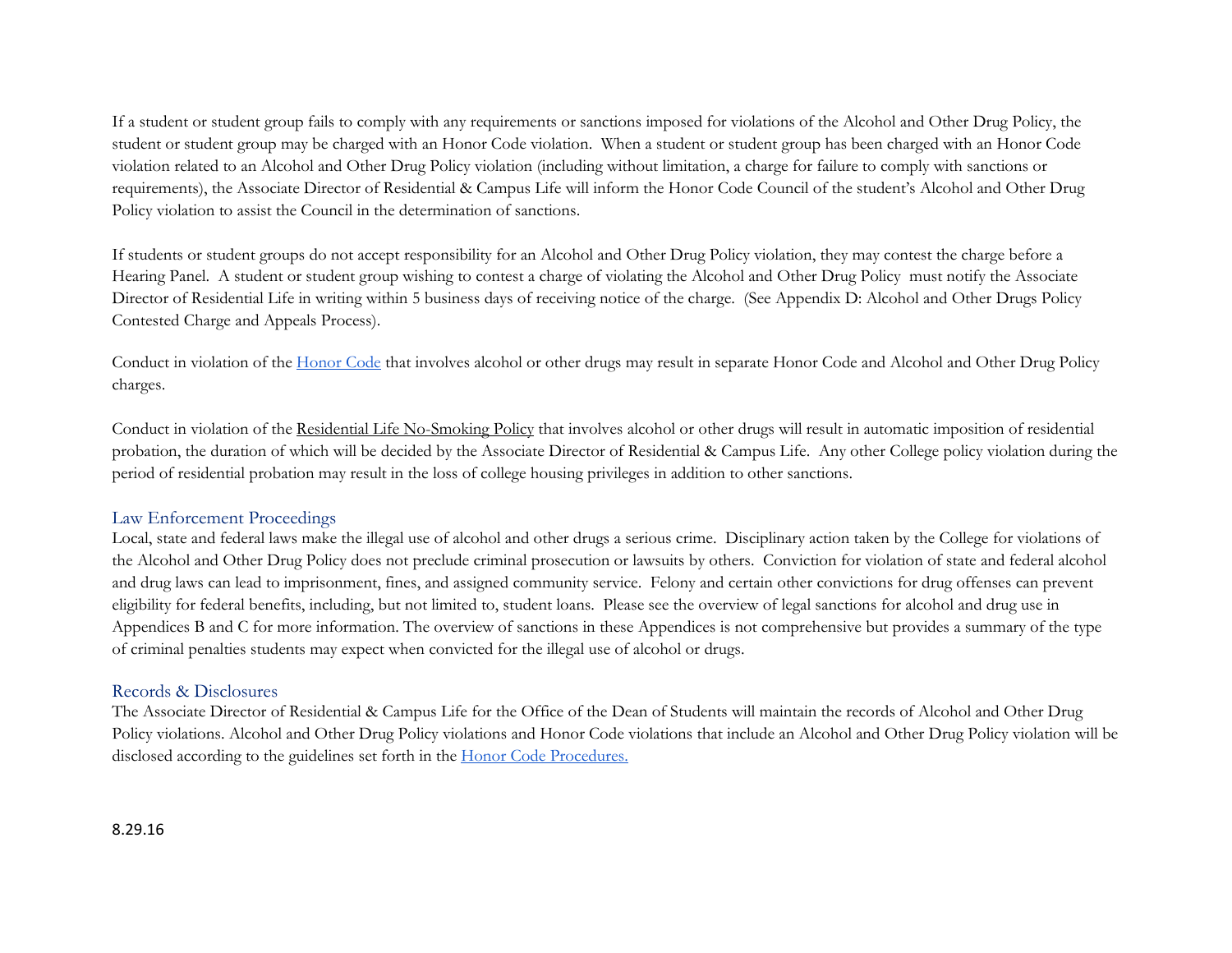Graduate programs sometimes require applicants to disclose any alcohol or drug policy violations as part of the application process. The Health Professions and Pre-Law advisors may submit to the Associate Director of Residential Life the names of students or graduates who have applied for support from Wellesley in the application process to graduate programs in medicine and law. The Associate Director of Residential Life will identify to the Health Professions and Pre-Law advisors applicants who were found responsible for a violation of the Alcohol and Other Drug Policy. The Associate Director of Residential Life generally will not disclose to the Health Professions and Pre-Law advisors the specific charge or sanction imposed.

### **Resources**

The College strongly encourages students to use the following resources and supports available for addressing alcohol and drug related concerns.

| Contact                             | Emergency/ Urgent<br><b>Phone</b> | Non-Emergency<br>Phone | <b>Schedule</b>                                                           | Website                                   |
|-------------------------------------|-----------------------------------|------------------------|---------------------------------------------------------------------------|-------------------------------------------|
| <b>Campus Police</b>                | 781-283-5555                      | 781-283-2121           | 24/7/365                                                                  | www.wellesley.edu/police                  |
| <b>Health Service</b>               | 781-283-2810                      | 781-283-2810           | M-F business hours; clinician on call after<br>hours 24/7 (academic term) | www.wellesley.edu/healthservice           |
| <b>Health Education</b>             | $- -$                             | 781-283-2810           | M-F business hours (academic term)                                        | www.wellesley.edu/healthservice/healthedu |
| <b>Counseling Services</b>          | 781-283-2839                      | 781-283-2839           | M-F business hours; counselor on call<br>24/7/365                         | www.wellesley.edu/counseling              |
| <b>Residential Life Prof. Staff</b> | 781-283-2121                      | 781-283-2679           | Staff in residence and on call 24/7/365                                   | http://www.wellesley.edu/reslife/staff    |

Anonymous on-line screening for alcohol use: **<http://www.wellesley.edu/counseling/selfhelp/self/onlinescreening>**<br>Alcohol education at Wellesley College & eCHECKUP) http://www.wellesley.edu/healthservice/healthed/students/a [http://www.wellesley.edu/healthservice/healthed/students/alcohol\\_education](http://www.wellesley.edu/healthservice/healthed/students/alcohol_education)

In addition, there are many off-campus resources available to students, including:

| Contact                     | Phone        | Website               |
|-----------------------------|--------------|-----------------------|
| <b>SMART Recovery</b>       | 866-951-5357 | www.smartrecovery.org |
| <b>Alcoholics Anonymous</b> | 212-870-3400 | www.aa.org            |